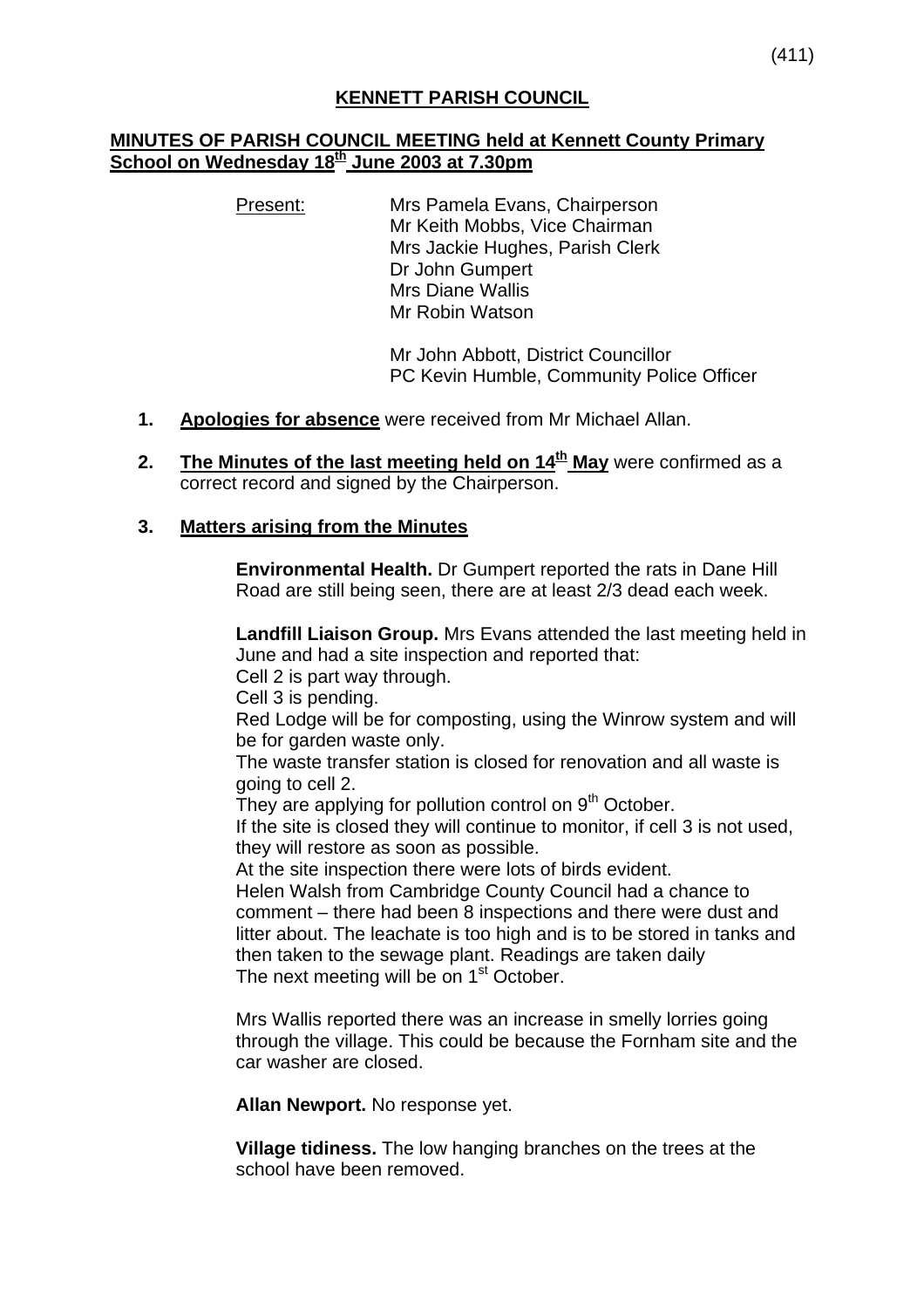The Clerk to write a polite note to: 54 Station Road about the low hanging trees and to 122 Station Road about the hedges.

The hedge around the cemetery needs cutting back. The Clerk to ring for quotes from SP Landscaping and Waughs of Isleham.

**Burial ground fees.** The fees have been revised and Southgates of Newmarket advised.

**Banks grain store.** No news yet if there is any planning permission for change of use, John Abbott to find out.

**Church wall.** No quotes received yet, but Geo Collin had telephoned asking if a quotation was required for the capping on the north wall. The Clerk to get 2 quotes: 1 for just the cracks and the other for the whole lot.

It was decided that the memorial stones should be inspected for safety, Dr Gumpert to report.

#### **4. Police and Community**

PC Humble's report on crime figures from 10<sup>th</sup> April to date are attached hereto.

Mr Mobbs has a Pensioners guide and details on an Age Concern course. He also advised of bogus callers. Details of an Energy advice scheme to go on notice board.

#### **5. Accounts for payment**

| The following accounts were passed for payment: |       |
|-------------------------------------------------|-------|
| TXU Energi – June supply                        | 23.91 |
| McAlpine – June/July maintenance                | 62.73 |
| <b>ECDC - Elections</b>                         | 30.00 |

Confirmation of petty cash payments made:

| Postage stamps | 8.16  |
|----------------|-------|
| Stationery     | 12.20 |

The Clerk to ring Judy Broadway for advice about SLCC subscription.

The Annual Return was signed by Mrs Evans.

#### **6. Planning matters**

| 03/00307/FUL First floor rear extension. Detached double<br>garage/carport. Machell Cottage 28 Station Road<br>Kennett | ECDC approval |
|------------------------------------------------------------------------------------------------------------------------|---------------|
| 03/00367/FUL Erect hay & tractor-trailer store. Rose Lawn 64<br><b>Station Road Kennett</b>                            | ECDC approval |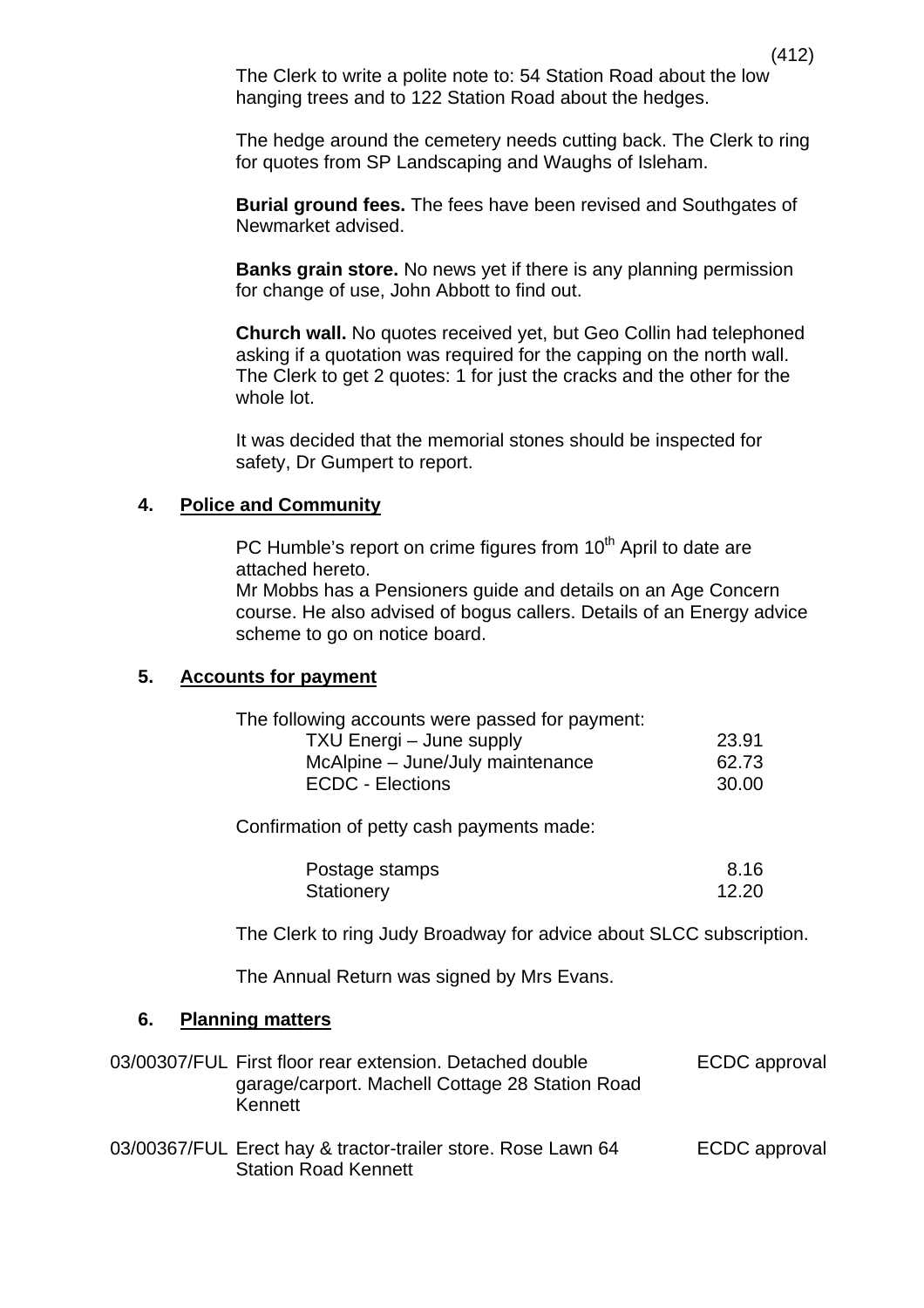03/00487/FUL Replacement sports pavilion and associated car No objections park (renewal). Recreation Ground Station Road Kennett

# **7. Correspondence**

| <b>Atkins</b> | Roadworks & traffic information leaflet-May to July 2003                |              |
|---------------|-------------------------------------------------------------------------|--------------|
|               | Cambs ACRE Training & fundraising info and Harvest magazine             |              |
|               | Cambs ACRE Rural transport funding workshop                             |              |
| <b>CALC</b>   | Bulletin and details of various meetings, training courses etc.         | <b>Noted</b> |
| <b>CALC</b>   | County training partnership                                             | <b>Noted</b> |
| Cambs CC      | Highway maintenance & network management                                | <b>Noted</b> |
| Cambs CC      | Cambs & P'borough waste local plan proposed modifications               | <b>Noted</b> |
| Cambs CC      | Resurfacing & reconstruction & other works 2003/4                       | <b>Noted</b> |
| Cambs CC      | Changes to local bus service                                            | Noted        |
| Cambs CC      | <b>Silver Street</b>                                                    | <b>Noted</b> |
| Authority     | Cambs Police Open style consultation event – Ely sector                 | <b>Noted</b> |
| <b>CPRE</b>   | <b>TCG</b> newsletter                                                   | <b>Noted</b> |
| <b>CPRE</b>   | Annual report 2002/3 & agenda                                           | <b>Noted</b> |
| <b>ECDC</b>   | Change of property name Machell Cottage 28 Station Road<br>Kennett      | <b>Noted</b> |
| <b>ECDC</b>   | Change of property name Grafton to Flint House 5 Church<br>Lane Kennett | <b>Noted</b> |
| <b>ECDC</b>   | Local transport plan                                                    | <b>Noted</b> |
| <b>ECDC</b>   | Notification of Chairman & Vice Chairman of Council                     | Noted        |
| <b>ECDC</b>   | <b>Annual Council Decision List</b>                                     | <b>Noted</b> |
| <b>ECDC</b>   | Planning committee agenda & Action List                                 | Noted        |
| <b>ECDC</b>   | Postponement of Parish Councils meeting regarding PCSOs                 | <b>Noted</b> |
| <b>ECDC</b>   | Six weekly list of decisions                                            | Noted        |